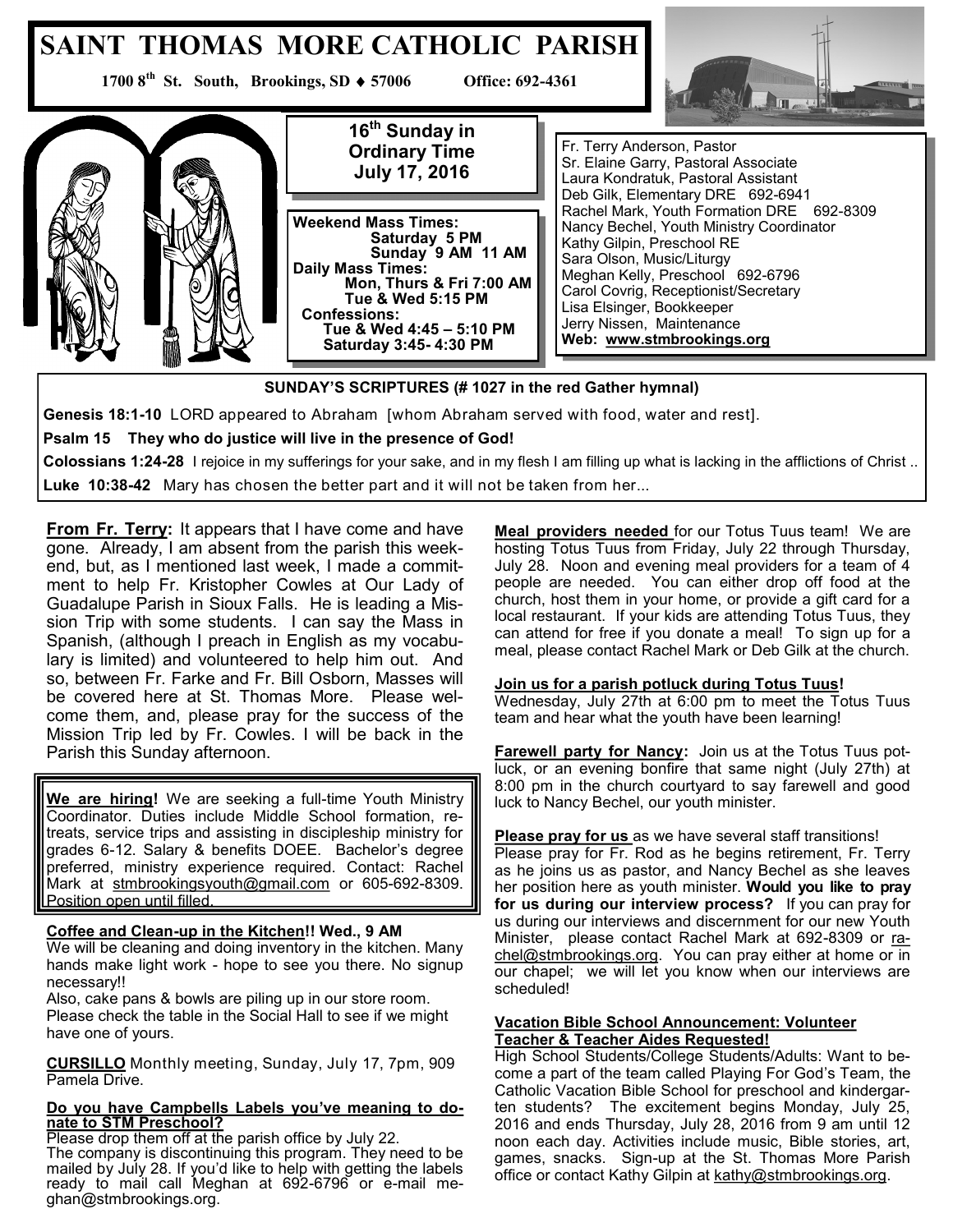## **Our Lady of Guadalupe pilgrimage with the Most Reverend**

**Paul J. Swain** Celebrate your faith, form new friendships, pray with Bishop Paul J. Swain on this amazing pilgrimage, highlighted with Mass at the Basilica of Our Lady of Guadalupe on Bishop Swain's 10th Anniversary of becoming bishop of Sioux Falls. October 23-29, limited availability. For more information contact the Catholic Community Foundation for Eastern South Dakota at 605-988-3788 or Peter's Way, 800-225-7662.

## **Summer Vocation events**

 **JPII Vocations Expedition to the Rockies** is July 31- August 6. This is for men 16 years of age and older. Sign up at www.sfvocations.com.

*See the bulletin board in the Gathering Space for more info.*

**Please join the Knights of Columbus for Beads, Burgers and Brats** on Sunday, July 24, in conjunction with the 11:00 AM Mass. We will be leading a Rosary before the Mass (10:35 AM) and serving Lunch immediately after; Burgers, Brats, trimmings, and beverages. The Rosary intention will be for Persecuted Christians; and all donations from the lunch will go to the Knights Christian Refugee Relief Fund. You can learn more, and donate, at [http://kofc.org/un/en/christianRelief/index.html,](http://kofc.org/un/en/christianRelief/index.html)  or search hashtag #ChristiansAtRisk. *Come out for a good lunch and a great cause*!

**Please be aware…** Our staff and volunteers are interested in providing for your spiritual needs if you or a loved one is hospitalized or homebound. Since the new HIPPA laws went into effect, **it is up to you to notify hospital personnel or St. Thomas More staff if you wish to receive sacraments or visits when hospitalized.** 

If you or a loved one is homebound (temporarily or a long term) or hospitalized and would like to receive sacraments and/or visits, please allow us to serve your spiritual needs by keeping us informed. Thank you.

## **Bishop's Charity Golf Tournament Events**

**Bishop's Charity Golf Classic - August 27 & 29** 

Information about these events can be found on the diocesan website: www.diocese-of-sioux-falls.org

*Feeding Brookings* is a weekly grocery distribution program that operates out of Ascension Lutheran Church every Thursday from 4:00 to 5:00 p.m. All in need are welcome. Feeding Brookings has a "Food of the Month," that is requested for our weekly distribution. July's Food of the Month is Breakfast Cereal. Donations are accepted all days of the week at Ascension Lutheran Church. If you would like to learn more about Feeding Brookings, please visit feedingbrookings.org for an informational video.

## THE FAMILY CIRCUS By Jeff and Bil Keane



"Aren't there any superheroes that get along with everybody?'

from JoyfulNoiseletter.com Reprinted with permission of Bil Keane

# **Youth Corner**

**For Men Only: Rocky Mountain Expedition**, July 31- August 6th. Come on an adventure trip of camping & hiking in the Colorado Rockies! For men age 16+ who would like to hang out with some awesome priests and seminarians! More info on our youth website under EVENTS: [www.stmbrookingsyouth.weebly.com](http://www.stmbrookingsyouth.weebly.com) Generous scholarships are available from both STM and the Knights of Columbus!

## **Religious Education:**

Register now for NEXT YEAR! Be sure to register early to get the session you want. *Prices are \$25 per student or \$65 per family.* Contact Rachel, Deb or Kathy with questions.

**Registration forms for Religious Education, Totus Tuus**  and the **Preschool/Kindergarten Vacation Bible School** are available on the table by the Education Wing.

## *Totus Tuus/VBS is…. July 24-28*

Preschool/Kindergarten: Mon-Thurs. 9am-Noon, cost is \$15 Grades 1-6: Mon-Thurs. 9:00 AM - 2:30 PM, cost is \$20. Grades 7-12: Sun.-Thurs. 7:30 PM – 9:30 PM, cost is \$20. Space is limited, so sign up now!

**Confirmation date for St. Thomas More has been SET!!!** Mark your calendars for: **Sunday, October 16th at 1:00 pm.**

# **Activity Center Schedule**

## **Activity Center Schedule**

- The activity center is open **8:30 am-5 pm** for adult walking or use of our exercise room.
- **STM gym** is open and supervised Wednesdays after school until 5:45 pm.

## **Other scheduled events:**

- **Low Impact Aerobics: Mon, Tues, Thurs**: 5:30-6:30 pm **Sat.:** 10-11 am. Call Joan: 695–6994
- **Dance Aerobics: Tues & Thurs** 6:30-7:30 pm, **Wed.** 5:30 6:30pm and **Sat.** 9-10 am. Contact Leanne 690-4420
- **Men's Basketball:** Tues & Thurs, 7:30 pm. All welcome. *\*All activities are free and open to the public.*

**"Family Back 2 School Project"** is a community effort which will meet the challenge of providing school supplies to those in the Brookings Area who are struggling with the cost. The distribution site is at Faith Reformed Church on Thursday, August  $11^{th}$ , 2016. In 2015 with your help we were able to supply 468 children with the supplies they needed for the new school year. Each child also received a pair of shoes. This project combines the efforts of many individuals, churches, service groups, school counselors, Social Service agencies, the Salvation Army, local businesses, and many other groups who have concern for the children. Boxes will be located at First Lutheran Church, Discovery Benefits, St. Thomas More Church, Faith Reformed Church, First Bank & Trust, 3M, Larson Manufacturing, Brookings Utilities, and Daktronics. We ask that donations be given by Friday, August 5<sup>th</sup>. Monetary support can be sent to Family Back 2 School, 1330 Main Ave S Brookings, SD 57006 or call 692- 8066 (Jan), 688-4330 Ext. 212 (Dawn), or 690-9803 (Joyce). Call 692-2512 or email [Carleen.Holm@k12.sd.us](mailto:Carleen.Holm@k12.sd.us) to volunteer on or before distribution date.

**Prayer and Praise Nights** Wednesday nights through the end of July from 6:15-7:15 pm for Prayer and Praise in the Chapel at STM! *All are welcome!* 

**In Sympathy** we offer our prayers, love and support to **Dean & Donna Doss** at the loss of Donna's mother, **Mary McMahon** and to Ben & Fran Kantack & family at the loss of Fran's sister, **Dorothy Gardner.** *Eternal rest grant unto them, O Lord.*